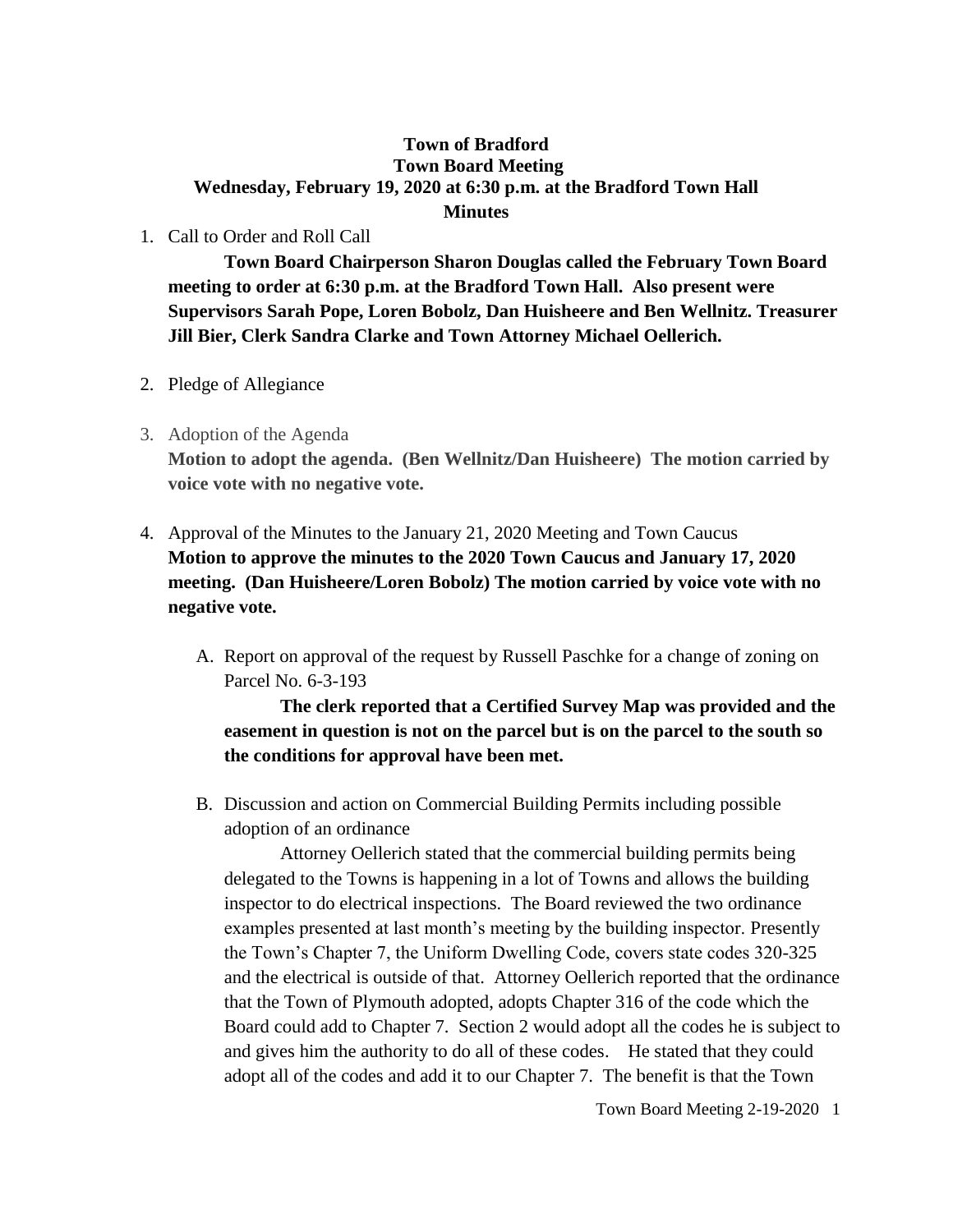could have all the inspections done locally instead of from the state. It was noted that in the ordinance presented by the building inspector, "Any alterations, any installations or demolitions would be subject to the new ordinance." Attorney Oellerich stated that under the current building code it applies to alterations that exceed \$2500.00.

**Motion to add codes 316, 320, 325, 360, 366, 380-387 to Chapter 7 of our Code of Ordinances. (Dan Huisheere/Loren Bobolz) The motion carried by voice vote with no negative vote.**

C. Discussion and action on sale of foreclosed parcel

Carol Esselman explained the counter offer she received on the parcel. The Board wanted to simplify the sale by removing the contingencies. **Motion to counter the offer at \$107,000 and contingencies on lines 528-532 shall be removed. (Loren Bobolz/Ben Wellnitz) Roll Call Vote: Sarah Pope, "Yes." Loren Bobolz, "Yes." Dan Huisheere, "Yes." Ben Wellnitz, "Yes." Sharon Douglas, "Yes." The motion carried unanimously.**

**If needed a meeting will be scheduled for Tuesday, February 25th at 5:00 p.m.**

- D. Discussion and action on Town Hall mowing contract for 2020 **Motion to approve the contract for G.G. Kuhlow to mow the Town hall grounds for \$400 for 2020. (Sarah Pope/Loren Bobolz) The motion carried by voice vote with no negative vote.**
- E. Discussion and action on Town insurance renewal for 2020 The Board reviewed the 2020 Town Insurance quote from the Horton Group Inc. The blanket insurance was \$3916 which was \$181 higher than last year. **Motion to approve the insurance renewal for 2020. (Loren Bobolz/Dan Huisheere) The motion carried by voice vote with no negative vote. Motion to approve the Workmen Compensation Policy. (Sarah Pope/Dan Huisheere) The motion carried by voice vote with no negative vote.**
- F. Discussion and action on approval of an application for permit to transport and apply municipal bio-solids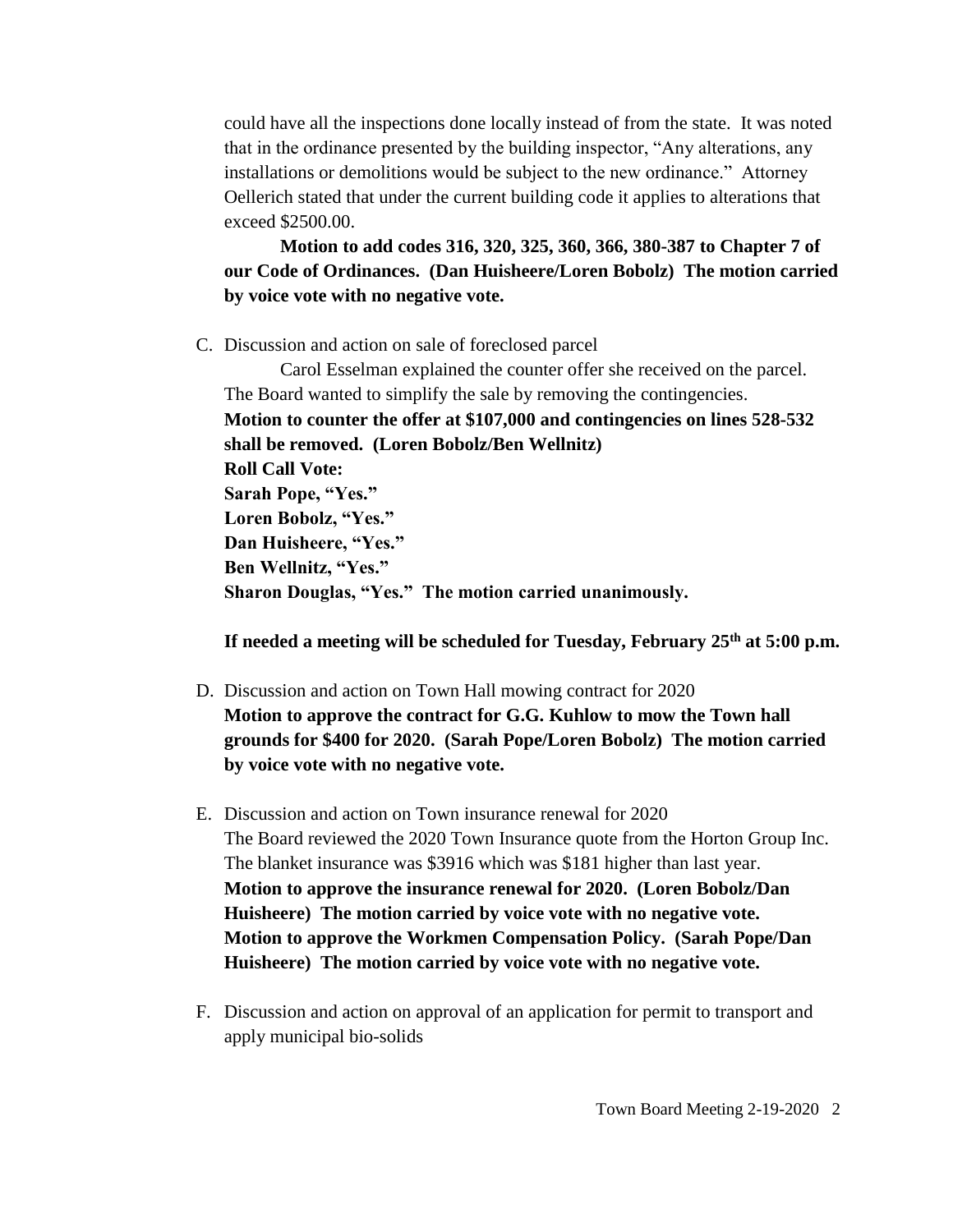**Motion to approve the application for transportation of municipal bio-solids from the City of Beloit. (Sarah Pope/Dan Huisheere) The motion carried by voice vote with no negative vote.**

G. Discussion and action on report by Fire District Representative

**Loren Bobolz reported that they have a surplus in the budget and the \$27,000 on the profit and loss balance sheets should be positive. Mark Ruosch was chosen as the new fire chief and they hope to have the contract back from the attorneys soon. The Fire District Board decided to table the contract until the lawyers representing the Village and two towns have a chance to review the contract and make their recommendations.**

**Four new personnel were hired, the starter in #471 was replaced and new wipers were put on another piece of equipment. The Village had some questions on how the water is measured and if there is a charge.**

H. Discussion and action on Zoning Officer Report

**The building inspector issued a permit to Art Hattersly for a generator install at 9902 E. Bradford Town Hall Road on Parcel No. 6-3- 144.1.** 

- I. Discussion and action on Supervisors' evaluation of their sections of roads **Ben Wellnitz picked up the chest freezer that had been dumped in the ditch on E. Bradford Town Hall Road and he will take it to recycling. Dan Huisheere will talk to Mike Henning about putting culvert in under the driveway so that the road can be repaired in this area. May need some ditching on the east side of the driveway and a little on the west.**
- J. Discussion and action on roadwork, including but not limited to tree trimming, culvert repair and replacement, crack filling, ditching, shouldering, maintenance including replacement of signs and posts, paver repair, pot hole filling, Creek Road and Emerald Grove Bridge Projects

**Chair Sharon Douglas reported that a bridge inspection had been done on the Emerald Grove Road and the Creek Road bridges over the railroad. She had called the state and asked why the inspection was done since the bridges were closed. She was told that they have to be inspected because they are on the list. The other two bridges inspected were the Carvers Rock Road Bridge over Turtle Creek and the O'Riley Road Bridge over Turtle Creek. The Carvers Rock Road Bridge has some seal surface cracks on the deck and the approaches on both ends have some bumps which they think the snow plow has done and for now should just be monitored.**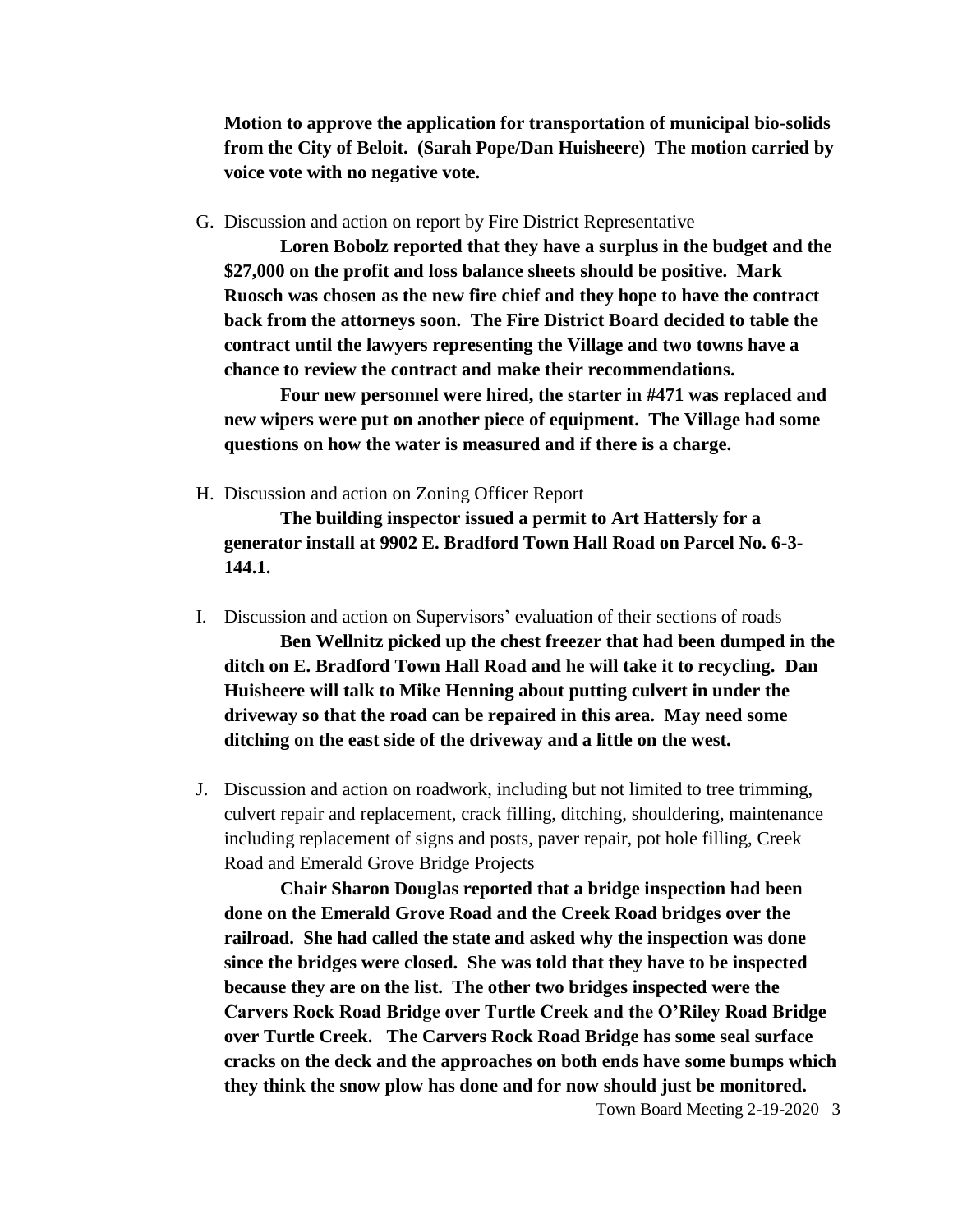**The O'Riley Road Bridge over Turtle Creek was built in 1963 and their recommendation is to replace in 5-10 years. It has a sufficiency rating of 32.8. They would like the northeast bridge marker replaced, the northeast and northwest bridge markers reset to plumb and the vegetation trimmed at the southwest corner.**

**Chair Sharon Douglas reported that we should hear something on the award of Multi-Modal Local Projects in early March.**

**Dan Huisheere reported that Paul Luety had looked at Carvers Rock Road for tree and brush trimming and was concerned about the dead trees especially those laying on the lines.** 

K. Discussion and action on Town Hall Repair Committee Report

**Additional outlets are needed in the southwest corner and on the north wall of the town hall. Quotes will be obtained.**

- L. Discussion and action on approval of Driveway Permit Applications **No applications were received.**
- M. Discussion and action on Utility Permit Applications **No applications were received.**
- N. Discussion and action on approval of the 2019 Annual Report The clerk went over the annual report. There were no questions. **Motion to approve the 2019 Annual Report. (Sarah Pope/Loren Bobolz) The motion carried by voice vote with no negative vote.**
- O. Audit of Clerk's and Treasurer's 2019 records

**The board members audited and signed the Clerk's and Treasurer's records.**

5. Citizen Participation

**None.**

- 6. Announcements and Reports
	- **a. The March Town Board meeting will be held on Tuesday, March 17th, 2020 at 6:30 p.m. at the Bradford Town Hall.**
	- **b. The Rock County Sheriff's Report was reviewed.**
	- **c. Jill Bier reported that she will have the Workenders on March 31st, April 14th and May 5th to pick up trash along the road.**
- 7. Treasurer's Report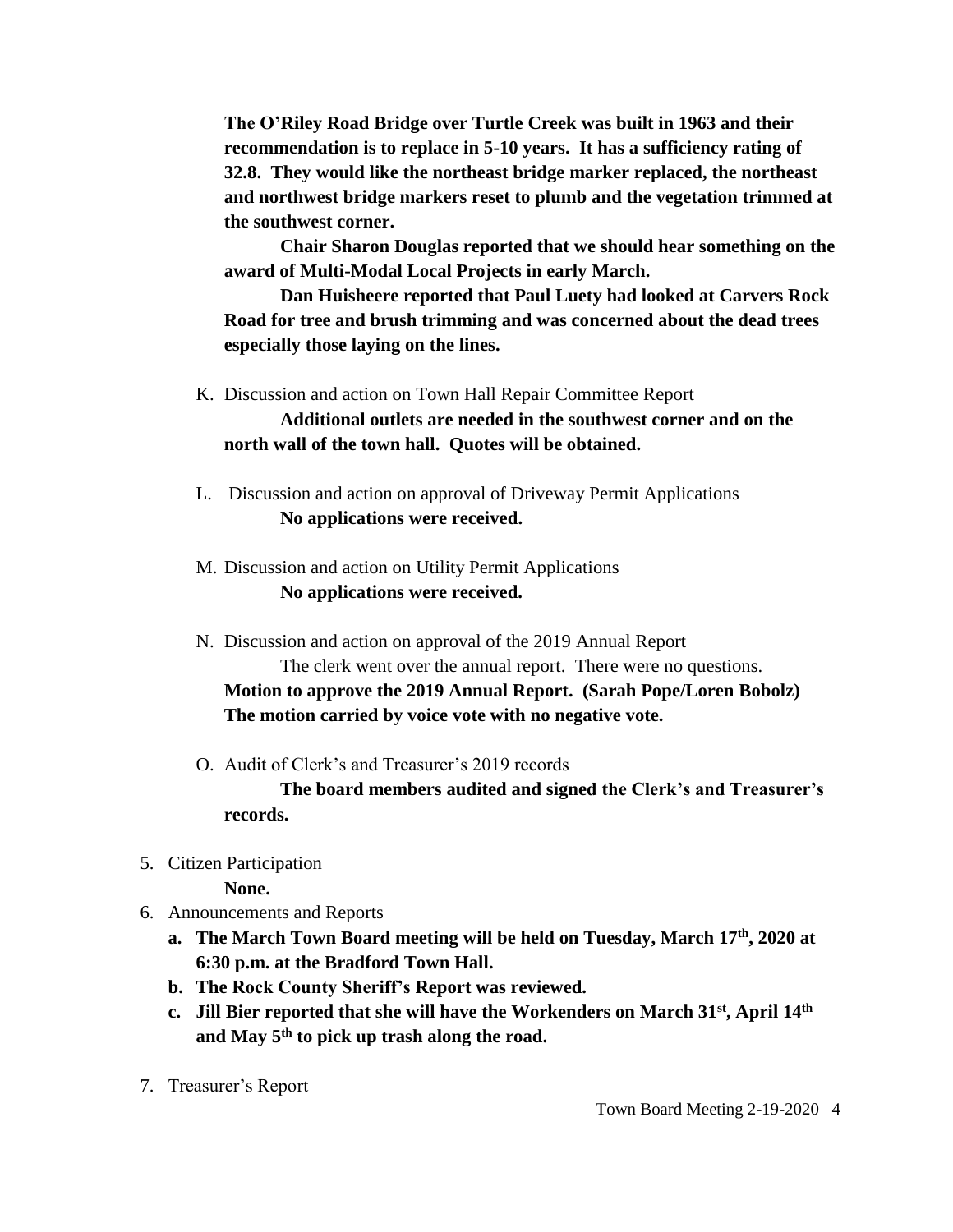**Treasurer Jill Bier presented the February Tax Settlement and stated that the Town has to collect the delinquent Personal Property Taxes and \$1440.00 has been paid.**

**Motion to approve the Treasurer's Report. (Ben Wellnitz/Sarah Pope) The motion carried by voice vote with no negative vote.**

8. Bills for Approval

**Motion to approve the bills for payment. (Dan Huisheere/Sarah Pope) The motion carried by voice vote with no negative vote.**

9. Adjournment

**Motion to adjourn. (Sarah Pope/Dan Huisheere) The motion carried by voice vote with no negative vote. The meeting was adjourned at 8:35 p.m.**

## **Respectfully submitted,**

## **Sandra Clarke, Clerk**

Bills for Approval

| <b>Rock Energy Cooperative</b>           | \$29.68<br>Town Hall Light                                                        |           |
|------------------------------------------|-----------------------------------------------------------------------------------|-----------|
| <b>Alliant Energy</b>                    | Hwy. $exp. - street$ lights                                                       | 55.23     |
| Rock Valley Publishing LLC               | Publications-Recycling $=11.59$ ,<br>Zoning exp. - 82.11,<br>Election exp.-84.48, |           |
|                                          | Town bd. exp.-39.16                                                               | 217.34    |
| Lentell's Disposal                       | Recycling                                                                         | 500.00    |
| <b>Clinton Community School District</b> | <b>Monthly Parking Permit Fees-</b>                                               |           |
|                                          | November, December, January $\&$                                                  |           |
|                                          | February                                                                          | 744.96    |
| Pat's Services, Inc.                     | Town Hall exp.-                                                                   |           |
|                                          | $(12/28/2019)$ to $1/24/2020$ )                                                   | 90.00     |
| Nowlan & Mouat LLP                       | Legal Fees-                                                                       |           |
| <b>Clinton Fire Protection District</b>  | $\frac{1}{2}$ Fire District Budget                                                | 59,074.78 |